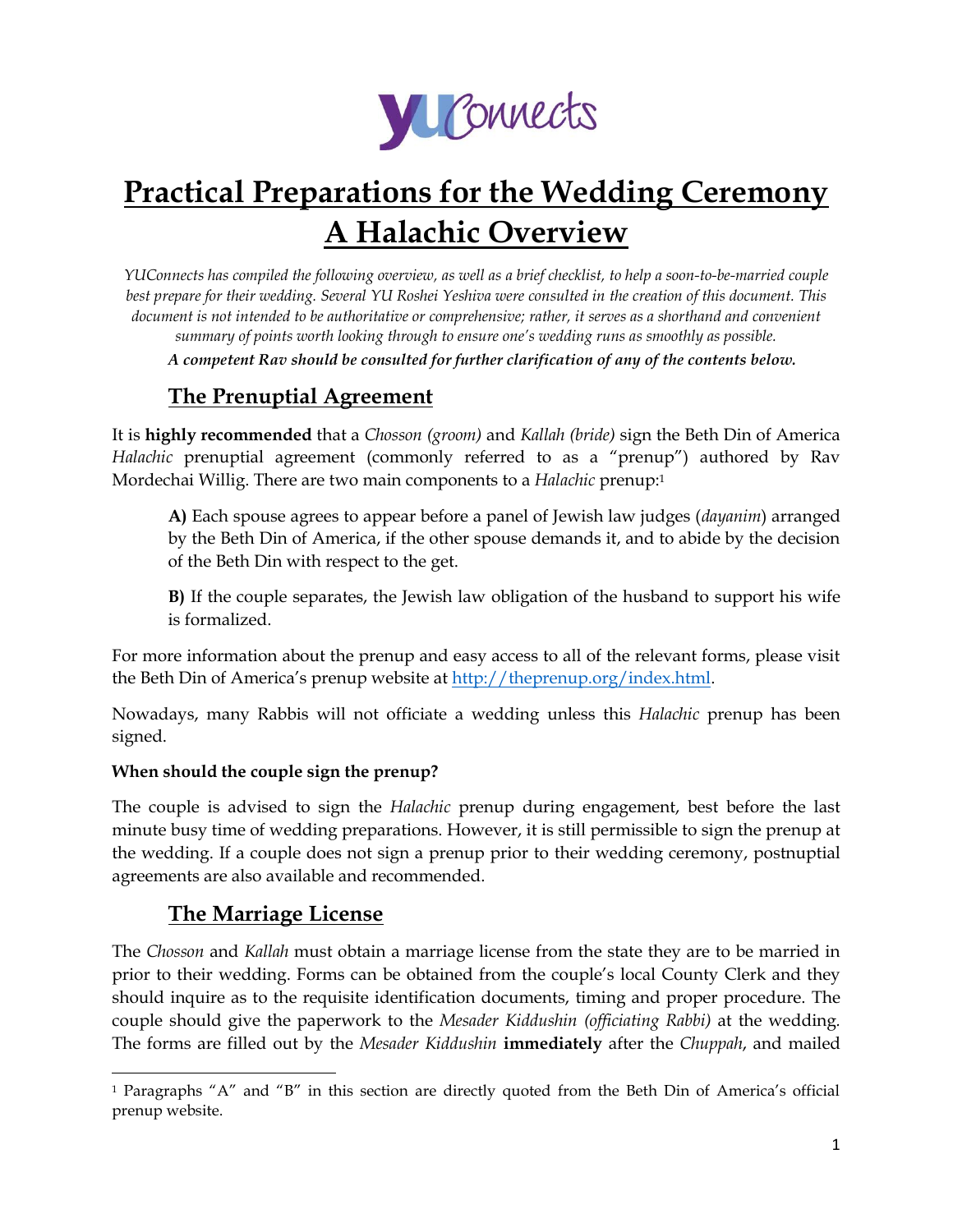back to the county clerk as soon as possible. The couple should expect to receive the license in the mail within a few weeks of the wedding.

## **The Wedding Ring**

It is essential that the ring given under the *Chuppah* be **fully owned** by the *Chosson*. The *Chosson* should purchase the ring himself. He should not borrow a ring, nor should he use a family heirloom.

#### **What type of ring should be used?**

The ring must be worth at least a *prutah* (which is only valued at a few cents, so this is not a concern nowadays). The centuries old practice is to use a plain, simple ring, without any fancy adornments or jewels.

## **The** *Kesubah (legal wedding agreement)*

It is of utmost importance that a valid *Kesubah* be prepared before the wedding ceremony. Without a valid *Kesubah,* the new husband and wife are unable to live together.

A standard *Kesubah* can be purchased at a local Judaica bookstore. If a customized *Kesubah* is being prepared, extra care should be taken to verify the spelling and wording with the *Mesader Kiddushin*, as errors in these types of *Kesubot* are challenging to fix afterwards.

*Sephardim* should be aware that the wording of their *Kesubah* differs somewhat from the *Ashkenazi* version. There are also slight variations between the *Kesubot* of different *Sephardic* communities, and couples should therefore consult with their *Mesader Kiddushin* about which *Kesubah* to use.

#### **Filling out the** *Kesubah*

All full Hebrew names of the bride and groom and location of wedding (city and state, also spelled in Hebrew) should be reviewed and verified by the *Mesader Kiddushin* prior to writing them onto the *Kesubah*. There are different opinions regarding the inclusion of last names on the *Kesubah*, and each couple should follow their *Mesader Kiddushin's* guidance.

Similarly, before setting the time of the *Chuppah*, the *Mesader Kiddushin* should be notified to ensure the right Hebrew date is filled in on the *Kesubah*. When a *Chuppah* is scheduled close to nightfall, the precise timing can affect the date and signing of the *Kesubah.*

Many *Mesadrei Kiddushin* prefer to fill out the *Kesubah* before the wedding day (to save time and avoid any last minute errors), although it is not necessary to do so.

All of the above should be discussed before the wedding, so as not to cause a delay on the wedding day itself. It is wise for the couple to bring a backup copy of a *Kesubah* to the wedding, in case of any error in completion.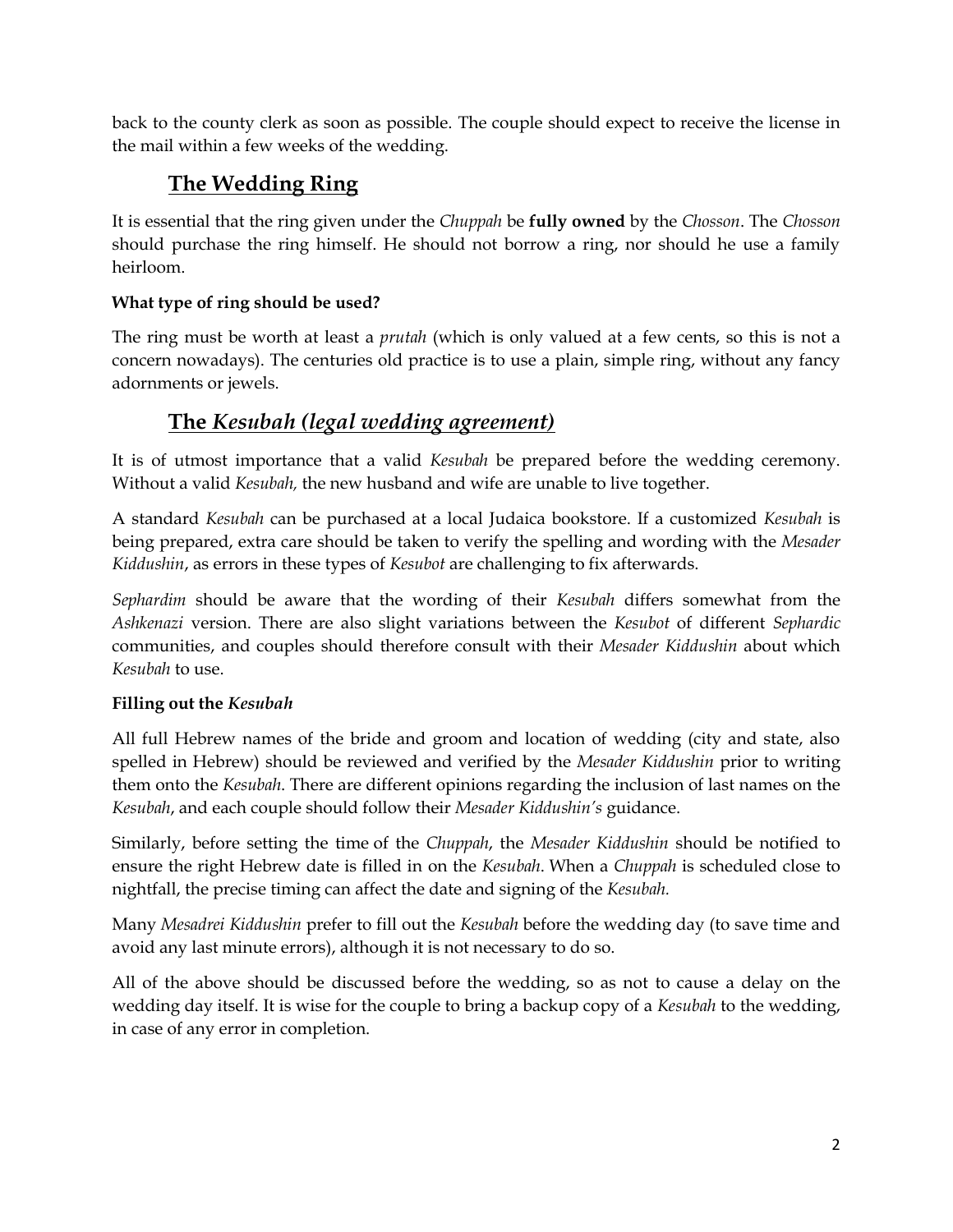## **The** *Tenaim (Engagement contract)*

It is customary in many communities to sign *Tenaim* at the wedding. In non-Hasidic communities the *Tenaim* written by Rav Moshe Feinstein are used. This is simply a document which states that both sides will go through with the wedding.

The *Tenaim* can be obtained at a local Judaica bookstore. When purchasing, the couple should ask for a copy of Rav Moshe's Tenaim. It is advisable for the couple to have a second copy of the *Tenaim*, in case of error in completion. Some *Mesadrei Kiddushin* prefer to fill in the *Tenaim* before the wedding, and only the actual signing occurs at the *Chosson's Tisch*, while other *Mesadrei Kiddushin* both fill in and have the *Tenaim* signed at the *Chosson's Tisch*.

## **There are several** *kibbudim* **(honors) to be given at a wedding:**

#### *Eidim (witnesses)*

Two *Eidim* – witnesses - are required for each of the following:

*Eidei Kiddushin* – are designated at the *Chuppah* to witness the *Kiddushin*, when the *Chosson*  gives the *Kallah* the ring. This is the most important part of the *Chuppah.*

*Eidei Kesubah* – sign the *Kesubah* during the *Chosson's Tisch*. In certain instances, some *Mesadrei Kiddushin* prefer to have the *Kesubah* signed under the *Chuppah*.

*Eidei Tenaim* – sign the *Tenaim* at the *Chosson's Tisch*.

*Eidei Yichud* - verify that the newly married couple remains in the *Yichud* room for the allotted time.

Additionally, some *Mesadrei Kiddushin* insist on having *Eidei Badekin*, since some authorities maintain that the *Badekin* is an integral part of the marriage ceremony.

#### **Who can serve as the** *Eidim?*

There is no need for the *Eidim* to be different people each time. Nonetheless, to maximize the number of *kibbudim* distributed, different individuals are often selected.

The *Eidim* must be men. They cannot be immediate relatives of the *Chosson* or *Kallah*; in fact, it is strongly advised that they not be any sort of relatives at all. Additionally, the *Eidim* should not be related to each other.

The *Eidim* should also be people who are known to be *Torah* observant. They cannot be *Halachically* disqualified (for example, someone who is not a Sabbath observer, or someone who is involved in dishonest business practices).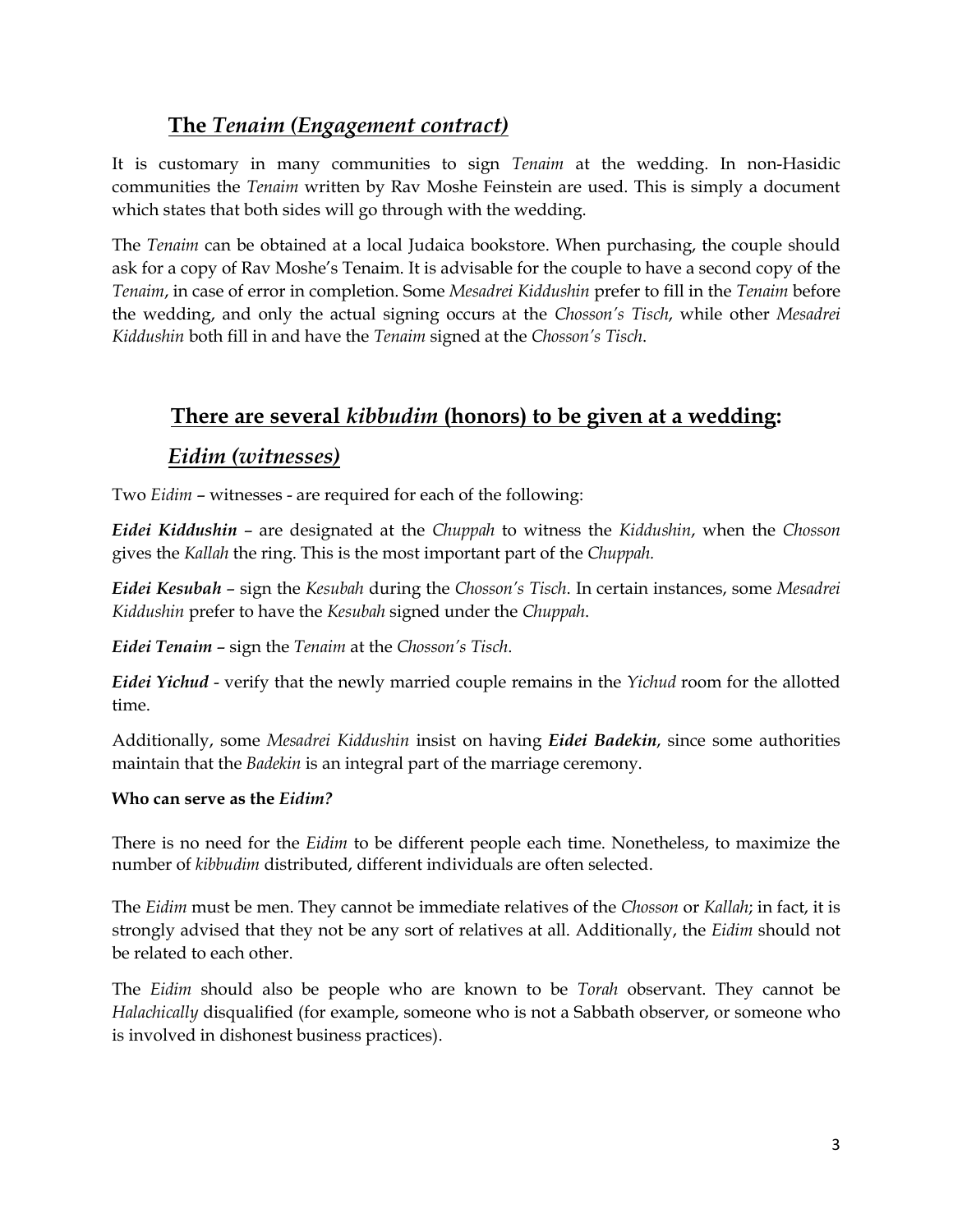## **Additional** *Kibbudim (honors)*

The following *kibbudim* – honors – can be given to family members.

The highest honor at a wedding is to preside as the *Mesader Kiddushin*. The couple should select a rabbi who is well-versed with the *halachot* of *Siddur Kiddushin*.

While the writing and signing of the *Kesubah* is absolutely necessary, **the reading of the**  *Kesubah* is only customary, albeit considered a great honor. The *Kesubah* is written in Aramaic and without vowels, so it is important to make sure the individual called upon will feel comfortable reading it aloud.

Similarly, although the **reading of the** *Tenaim* **at the** *Tisch* is not *Halachically* necessary, it is still considered to be a *kibbud.* Care should be taken to invite a person who will be comfortable reading the *Tenaim* aloud at the *Chosson's Tisch.*

The first two *brachot* **under the** *Chuppah* are recited by the *Mesader Kiddushin*. The remaining seven *brachot* under the *Chuppah* are usually divided to give out as many *Kibbudim* as possible. Of all the *brachot*, the final *bracha* is considered to be the most significant honor.

**Leading the** *birchat hamazon* **and the** *sheva brachot* after the meal are also *Kibbudim* to be given out.

#### **Who can recite the** *brachot***?**

For all of the *brachot* and for the *birchat hamazon*, the *Chosson* and *Kallah* should try and select people who can both read the words and are *Torah* observant. The *Mesader Kiddushin* should be consulted if there are any specific questions.

There is typically a family member or close friend who serves as an MC under the *Chuppah* and calls up the individuals for the *Kibbudim.* It is advisable for the couple or their parents to prepare a written list of names (for the MC) of the people who will serve as *Eidim* and be receiving *Kibbudim* (as well as their respective positions or titles). It is wise to prepare a few additional names of individuals available for a *Kibbud* in case those originally chosen for the *Kibbudim* are delayed or not present.

Furthermore, it is helpful and courteous to call in advance all those selected to receive kibbudim to let them know you plan to honor them at the wedding- **and the specific kavod you intend to give.** This way, they will make an effort to arrive on time for their kibud, select an appropriate seat (eg., near the front of the chuppah) and will notify you of any delay in their arrival.

**Finally, please refer to the** *Mesader Kiddushin* **for all** *Halachic* **questions. The couple should make every effort to meet and review the above** *Halachic* **guidelines with the** *Mesader Kiddushin* **prior to the wedding.** If the *Mesader Kiddushin* is arriving from out of town, it is advisable that a local Rabbi assist in the preliminary steps to ensure seamless preparations for the ceremony.